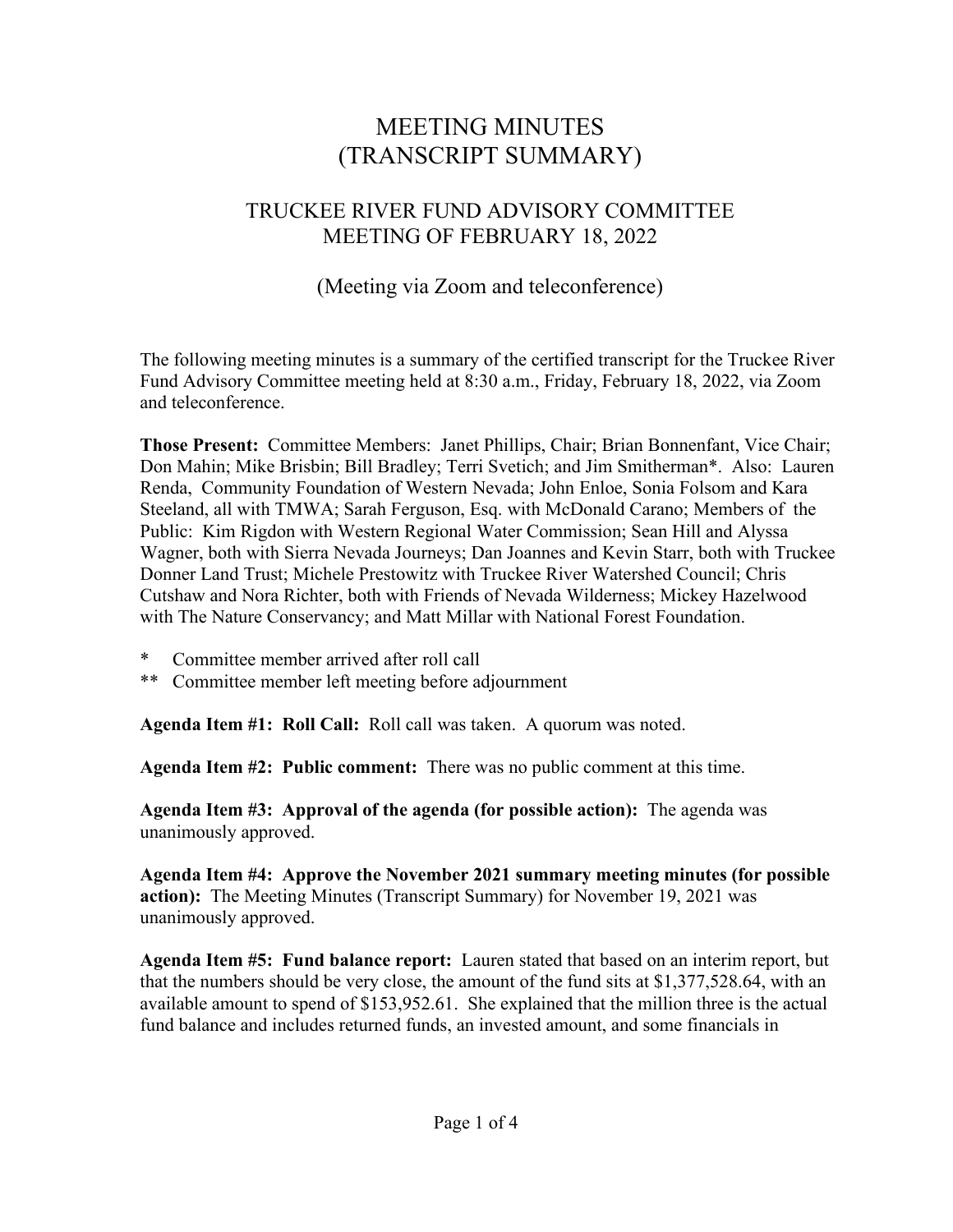reserve, whereas the 153 number is based on what we receive from TMWA each year and takes into account what was already granted out for the fall 2021 grant cycle.

**Agenda Item #6: Hear presentation from Kim Rigdon of Western Regional Water Commission on work and priorities of the organization:** Kim Rigdon introduced herself as the very new Water Resources Program Manager for the WRWC, provided her educational and work background. She described the history and makeup of the WRWC. She explained that the Northern Nevada Water Planning Commission is a technical advisory board to the WRWC that consists of 12 voting members and is responsible for the development of and regular updates to the Comprehensive Regional Water Management Plan, that the planning areas they focus on are drinking water, water conservation, wastewater and effluent management, stormwater and flood control, and described how it works, how it is funded, and that they make a variety of planning and funding recommendations for the Western Regional Board, and really guides and directs what our priorities are each year. She stated that as far as coordination with the Truckee River Fund, they primarily focus on collaboration with TMWA and the partners on projects that affect or impact the Truckee River. In answering questions, she noted that the best avenue to bring projects forward is to coordinate with Northern Nevada Water Planning Commission members, including John Enloe or Mickey Hazelwood, so that they could bring them forward as ideas for projects by October, November timeframe.

Janet noted that Jim Smitherman is present.

**Agenda Item #7: Review grant proposals to Truckee River Fund and select projects to be recommended for funding (for possible action):** Janet stated to the grant applicants that since we don't have enough money to fund everybody, and because the projects are all really great projects, that it would be great if they can think of any ways to reduce or postpone their requests, or anything else that would help us out. The following grant proposals were then considered at length and voted on by the group and approved, rejected/declined, or action taken as follows:

#258, Sierra Nevada Journeys: Watershed Education Initiative for the Urban Truckee River Corridor, amount requested \$30,055. The full amount requested of \$30,055 was unanimously approved. Sean Hill and Alyssa Wagner were present to provide input and answer questions.

#259, Truckee River Watershed Council: Donner Creek Confluence and Boca Unit Restoration, amount requested \$55,700. The full amount requested of \$55,700 was unanimously approved. Michele Prestowitz was present to provide input and answer questions.

#260, National Forest Foundation: Carson District Forest Ambassador Project, amount requested \$96,680.50. The applicant withdrew so they could sharpen and refine the application regarding the geology and the budget. The Committee asked the applicant to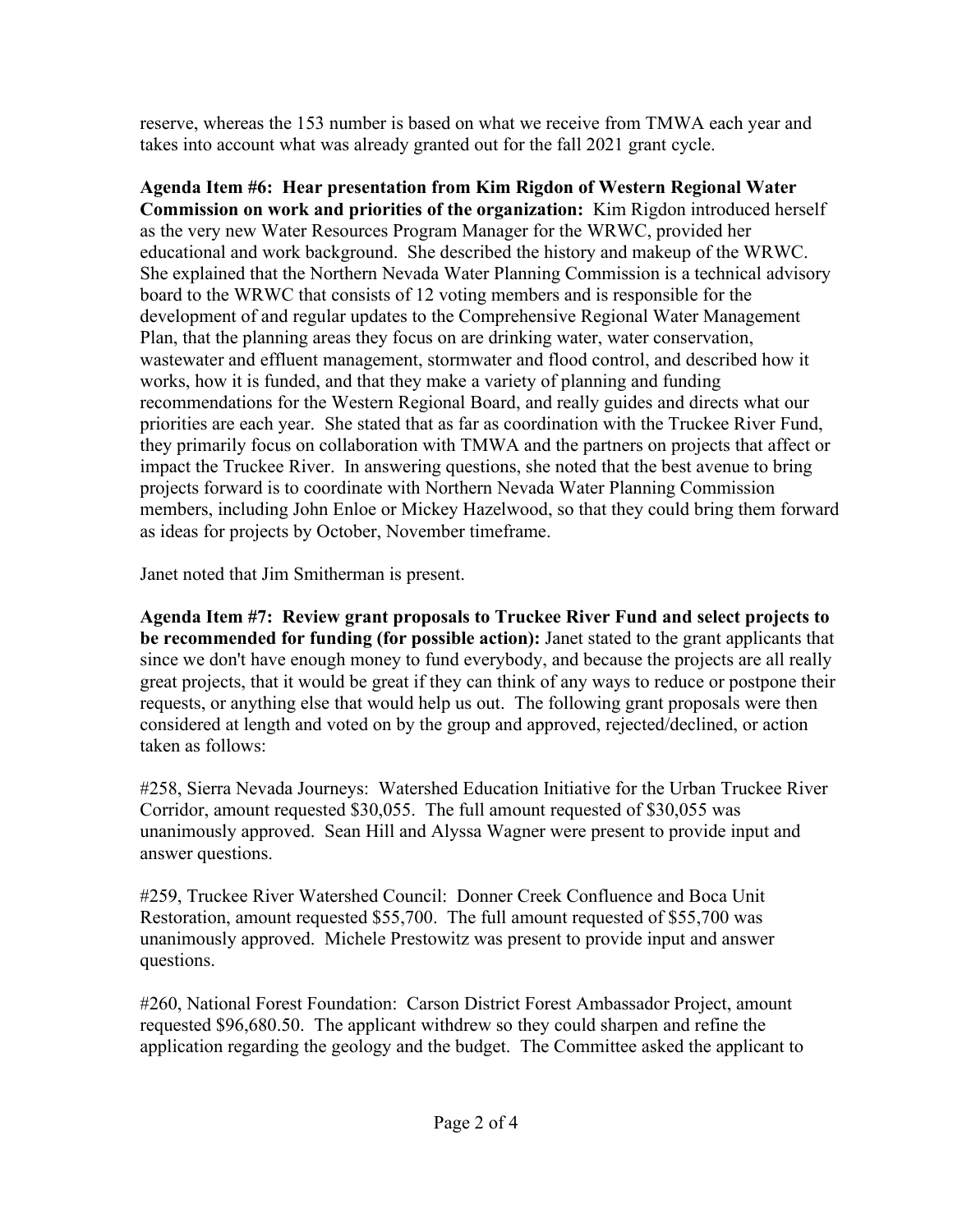please come back later. Matt Millar was present to provide input and answer questions. Kara Steeland from TMWA provided additional input.

#261, Friends of Nevada Wilderness: Mount Rose Noxious Weed Monitoring, Treatment, and Re-seeding #10, amount requested \$25,575. The overhead amount of \$2,325 was taken out of the request. The reduced amount of \$23,250 was unanimously approved. Chris Cutshaw and Nora Richter were present to provide input and answer questions.

#262, Truckee Donner Land Trust: Caltrout Truckee River Access Improvement and Bank Stabilization, amount requested \$31,500. The overhead amount of \$5,000 was taken out of the request. The reduced amount of \$26,500 was unanimously approved. Dan Joannes and Kevin Starr were present to provide input and answer questions. Michele Prestowitz provided input.

Janet thanked the Committee members for really studying the material and always being prepared for these meetings.

Project advisors for the approved proposals were assigned as follows: #258, Michael Cameron; #259, Bill Bradley; #261, Brian Bonnenfant; and #262, Mike Brisbin.

### **Agenda Item #8: Review completed projects:**

a. #249 Great Basin Outdoor School: Lower Truckee River Snapshot Day, Spring & Summer Day Camp Watershed Education Initiative, \$15,925.36 (Jim):

Jim Smitherman stated that both projects were affected by the pandemic and having to respond to that, but they did complete their proposal. The Snapshot Day project's goal was five sample sites and 20 volunteers, and they had to reduce that by one site, and only seven volunteers participated because they wanted to keep their volunteers to some kind of unit that had been traveling together already, so to limit any new exposures to the virus. Regarding the Day Camp project, they exceeded their goal of 210 students by one student, and they said that they far exceeded their goal of 35 volunteer hours. They were able to extend 45 scholarships to students who had less resources and probably and probably would not have been able to have participated at all. So they successfully completed the projects with at least mostly exceeded goals.

**Agenda Item #9: Discussion of Candice Elder's resignation and vacancy on TRF Advisory Committee:** Janet stated that Candice Elder has informed us that she's going to resign; Candace's seat is appointed by the City of Sparks. There was discussion regarding possible qualified candidates and the process for applying.